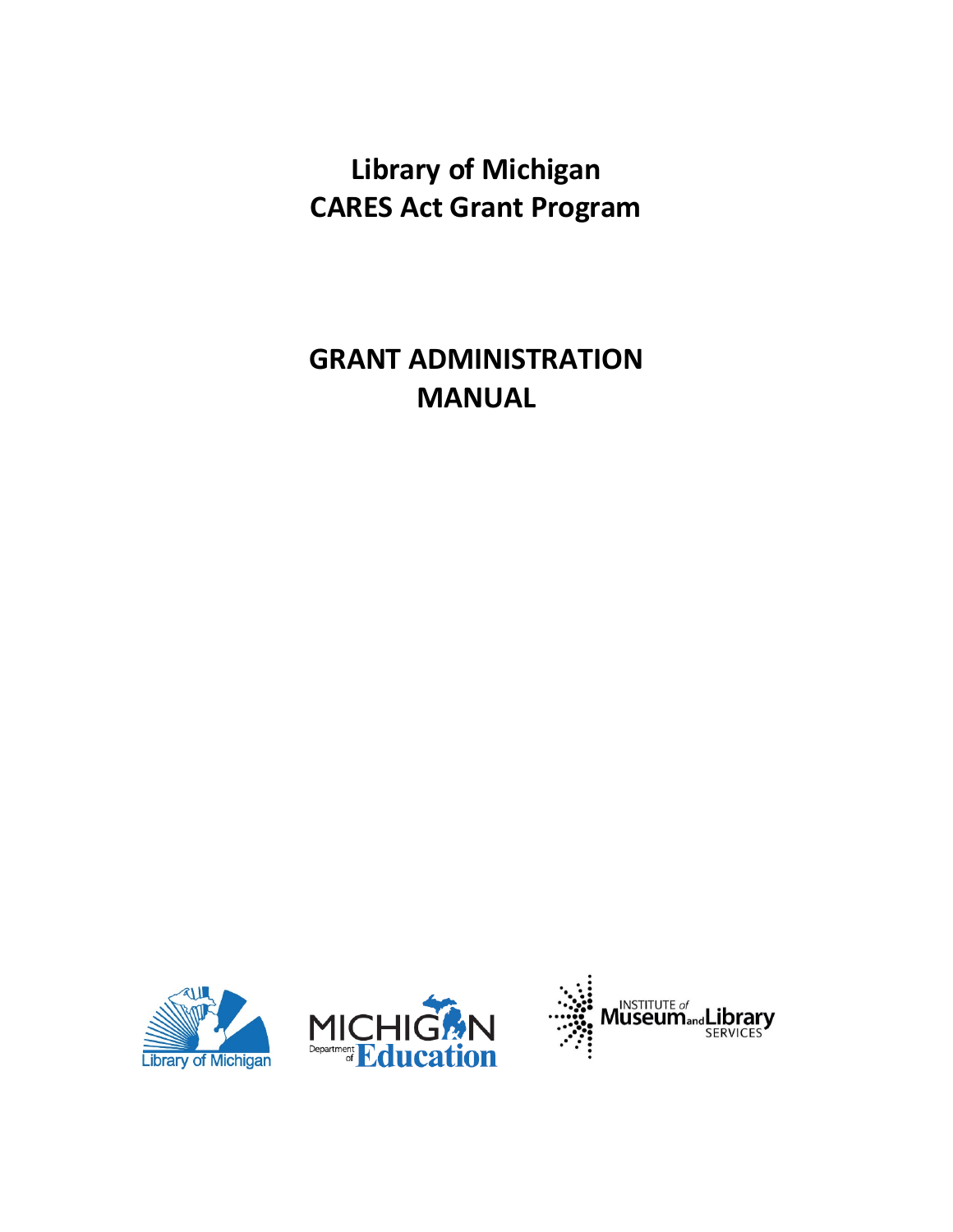## **TABLE OF CONTENTS**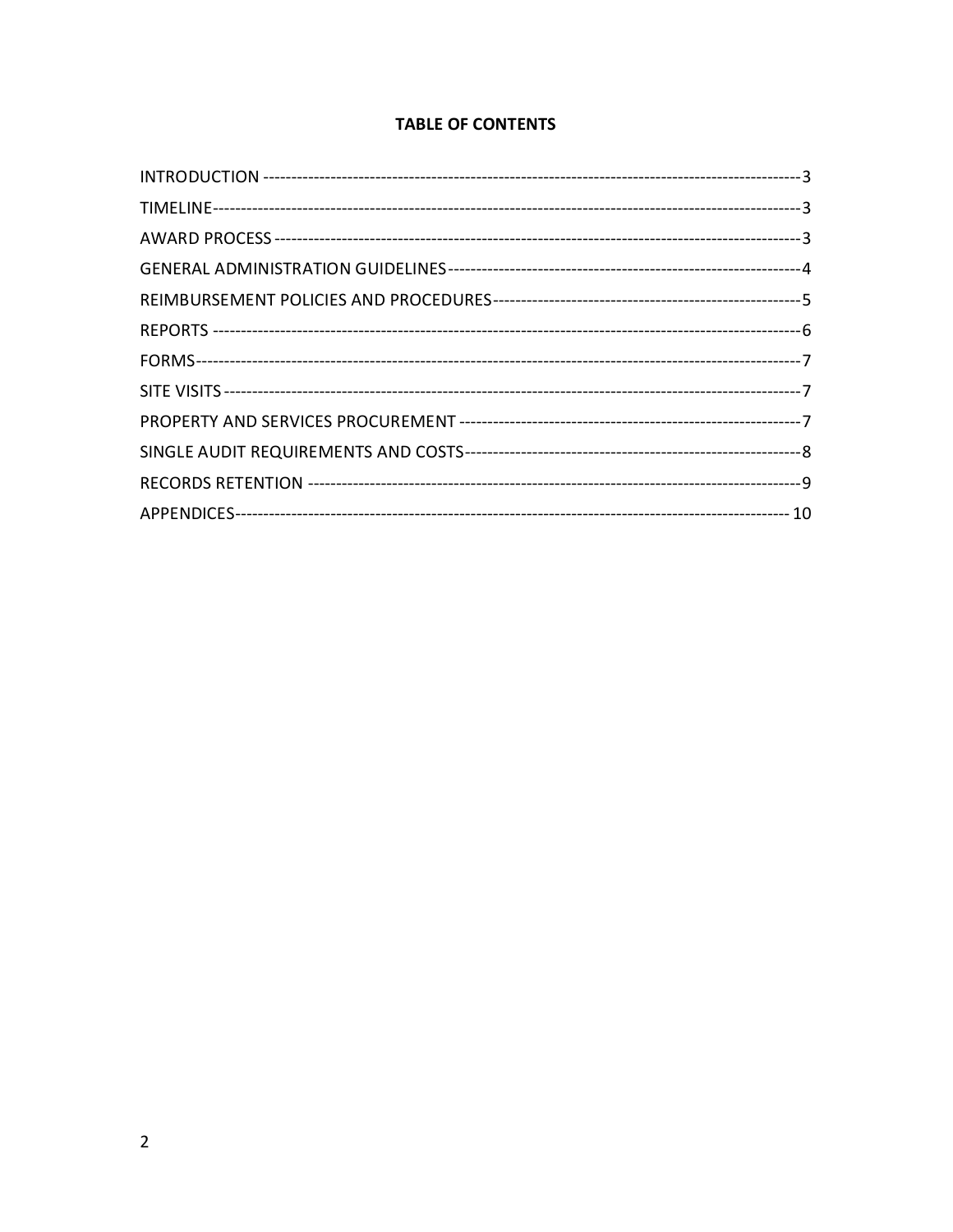## **INTRODUCTION**

This manual contains guidelines for administering your Coronavirus Aid, Relief, and Economic Security (CARES) Act grant, including guidance on reimbursement policies, procedures and documentation, reporting requirements, project revisions, and records retention. Grantees should carefully follow the guidelines to ensure a successful project. The handbook can be useful for everyone involved in the project activities and administration. The handbook is available online at [www.michigan.gov/lsta.](http://www.michigan.gov/lsta)

For further information, all federally funded grants are issued under the authority of the [Uniform Administrative Requirements, Cost Principles, and Audit Requirements for Federal](https://www.federalregister.gov/articles/2013/12/26/2013-30465/uniform-administrative-requirements-cost-principles-and-audit-requirements-for-federal-awards#sec-200-33)  [Awards.](https://www.federalregister.gov/articles/2013/12/26/2013-30465/uniform-administrative-requirements-cost-principles-and-audit-requirements-for-federal-awards#sec-200-33) This Uniform Grant Guidance (UGG) applies to the use of CARES Act funds and grantees should look to the UGG for direction on grant management and fiscal policy.

This grant is funded under the CARES Act, which is administered in part at the federal level by the Institute of Museum and Library Services (IMLS). These funds are distributed under Catalog of Federal Domestic Assistance (CFDA) number 45.310.

The Library of Michigan (LM) administers the grant program in Michigan and is responsible for developing a statewide plan for service within the federal guidelines. The current LM plan is the *Library Services and Technology Act Five-Year Plan for Michigan, October 1, 2017 - September 30, 2022,* available a[t www.michigan.gov/lsta.](http://www.michigan.gov/lsta)

#### **TIMELINE**

| <b>Application Availability</b>     |                                      | May 14, 2020                                        |  |
|-------------------------------------|--------------------------------------|-----------------------------------------------------|--|
| <b>Application Webinar</b>          |                                      | May 21, 2020                                        |  |
| <b>Application Due Date</b>         |                                      | Monday, July 6 by 5:00 PM EST                       |  |
| <b>Grant Review</b>                 |                                      | Summer 2020                                         |  |
| <b>Grant Award Letters</b>          |                                      | Summer 2020                                         |  |
| <b>Grant Administration Webinar</b> |                                      | July 23, 2020                                       |  |
| <b>Grant Period</b>                 |                                      | 14 months - August 3, 2020 to September 30,<br>2021 |  |
| <b>Grant Expenditures Complete</b>  |                                      | Last day of the contract                            |  |
| <b>Reimbursement Requests Due</b>   |                                      |                                                     |  |
| $\bullet$<br>$\bullet$              | Fiscal Year 2020<br>Fiscal Year 2021 | October 15, 2020<br>August 31, 2021                 |  |
| <b>Project Reports Due</b>          |                                      |                                                     |  |
|                                     | Interim<br>Final                     | October 15, 2020<br>August 31, 2021                 |  |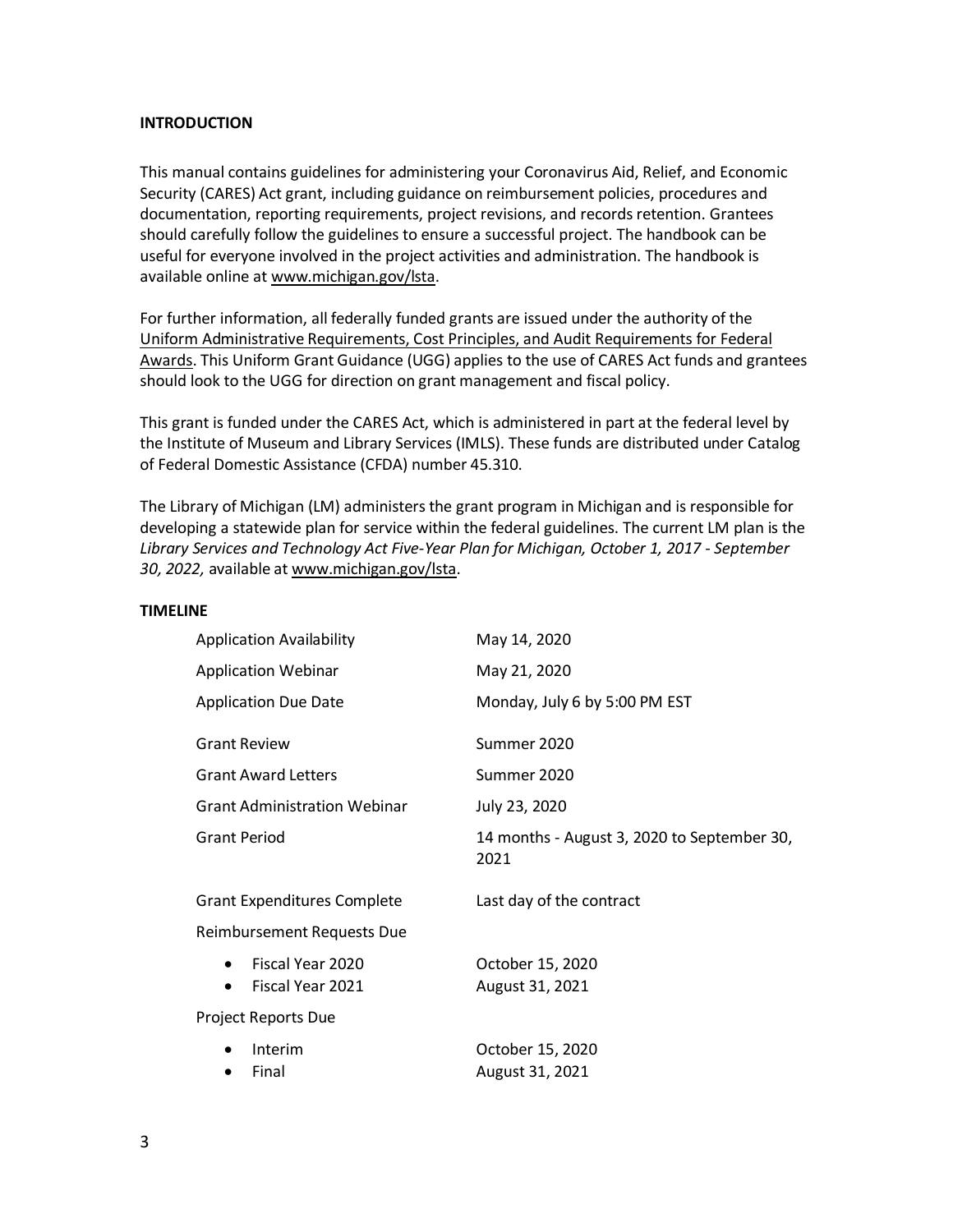## **AWARD PROCESS**

**Award Letters:** The State Superintendent will send a letter to announce the award of a CARES Act grant. **Project spending must not occur until after award letter is received.**

**Grant Administration Meeting:** A grant administration webinar will be provided following the announcement of the grant awards. Grant administrators are **STRONGLY** encouraged to attend. The webinar will be recorded and available for later viewing.

**Grant Certifications:** LM accepts the signed grant documentation included in the submitted grant application as agreement to abide by the federal terms & conditions and to complete the proposed grant application activities.

**Forms:** Samples of the forms needed to report on CARES Act grants are at [www.michigan.gov/lsta](http://www.michigan.gov/lsta) in the CARES Act Grant section. All forms and reports are submitted in the online grant system.

#### **GENERAL ADMINISTRATION GUIDELINES**

- Grantees are **strongly** encouraged to begin their project as soon as the award letter is executed. The expenditure period is detailed in the award letter and projects may not extend past that time period.
- All grant project activities must occur within the expenditure period identified in the grant award letter. Project costs and obligations incurred or paid prior to or after the expenditure period in the grant agreement will not be reimbursed.
- Libraries may not charge for the use of materials or equipment acquired with grant funds during the grant period. After the close of the grant, fees are a matter of local policy.
- Libraries must notify LM of any changes in the key personnel, i.e. grant administrator, authorized representative, or fiscal agent, by notifying the Library Grants Coordinator in writing. This may be via email, but the grantee is responsible for ensuring the receipt of the information.
- When issuing statements, press releases, handouts, printed promotional materials, web sites, social media posts, etc. describing projects or programs funded in whole or in part with federal money, all grantees must include the IMLS logo and state **"This project is funded (in part) with a Library Services and Technology Act grant from the Institute of Museum and Library Services administered by the Library of Michigan."** You can find logo files and detailed instruction in the [IMLS Acknowledgement Requirements.](https://www.imls.gov/grants/grant-recipients/grantee-communications-kit/imls-acknowledgement-requirments)
- The State Librarian must approve any exceptions to the grant administration policies and procedures.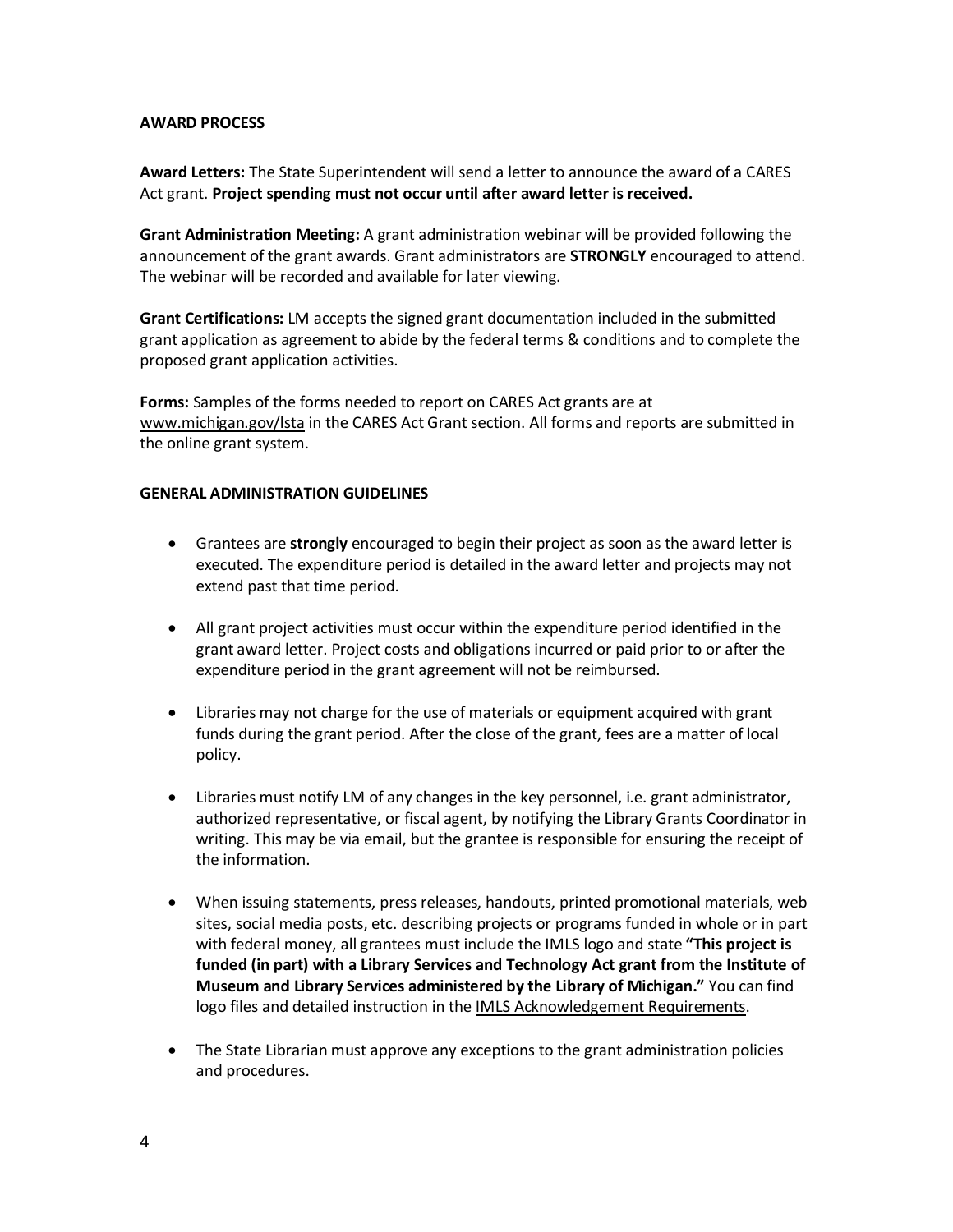- All forms and reports are submitted through the online grant site. Documentation for forms and reports are uploaded as a PDF document in the online form or report. The file name must be *Grantee Name-Document Name-Date.pdf.*
- Procurement and bidding Grantees must follow the federal guidelines from the UGG for procurement and bidding, which are 200.317 through 200.326 in the [Uniform](https://www.federalregister.gov/articles/2013/12/26/2013-30465/uniform-administrative-requirements-cost-principles-and-audit-requirements-for-federal-awards#sec-200-33)  [Administrative Requirements, Cost Principles, and Audit Requirements for Federal](https://www.federalregister.gov/articles/2013/12/26/2013-30465/uniform-administrative-requirements-cost-principles-and-audit-requirements-for-federal-awards#sec-200-33)  [Awards.](https://www.federalregister.gov/articles/2013/12/26/2013-30465/uniform-administrative-requirements-cost-principles-and-audit-requirements-for-federal-awards#sec-200-33)

## **REIMBURSEMENT POLICIES AND PROCEDURES**

## **Policies:**

Funds are available to grantees on a reimbursement basis ONLY. LM will reimburse the grantee when:

- The grantee has received the materials and supplies; AND
- the grantee has paid for the materials and supplies; AND
- the grantee submits the *Reimbursement Request* form with documentation showing payment made to LM.

**Approved Costs:** Funds must be expended solely for the purposes described in the budget of the approved grant project proposal or project revision. If the grantee purchases items not specifically detailed in the grant proposal budget, the grantee runs the risk of covering those expenditures with local funds. LM retains the right to deny reimbursement for items or activities that are not described sufficiently in the initial grant proposal or subsequent approved revision requests.

**Printed Items:** Include a complete sample of promotional materials with your Reimbursement Request when those costs are claimed as part of the grant. The following statement and the IMLS logo must be included on all printed, promotional materials about the grant funded program. The statement is as follows: **"This project is funded (in part) with a Library Services and Technology Act grant from the Institute of Museum and Library Services administered by the Library of Michigan."** See General Administration Guidelines for more information.

**Unallowable Costs:** The following items are examples of costs that are not allowable under federal rules and as such, are not eligible for reimbursement. This is not an exhaustive list. Allowable costs are addressed in 2 CFR 200, Subpart E, Cost Principles - Uniform Administrative [Requirements, Cost Principles, and Audit Requirements](https://www.federalregister.gov/articles/2013/12/26/2013-30465/uniform-administrative-requirements-cost-principles-and-audit-requirements-for-federal-awards#sec-200-33) for Federal Awards. **If you are uncertain of whether a cost is allowable, please contact the Library of Michigan Library Grants Coordinator at** [reishk@michigan.gov](mailto:reishk@michigan.gov) **or 517-241-0021.**

- Performers or entertainers;
- food and beverages as part of programs or events;
- advertising not directly related to the grant project;
- collection development purchases not directly related to grant goals or integral to the grant program;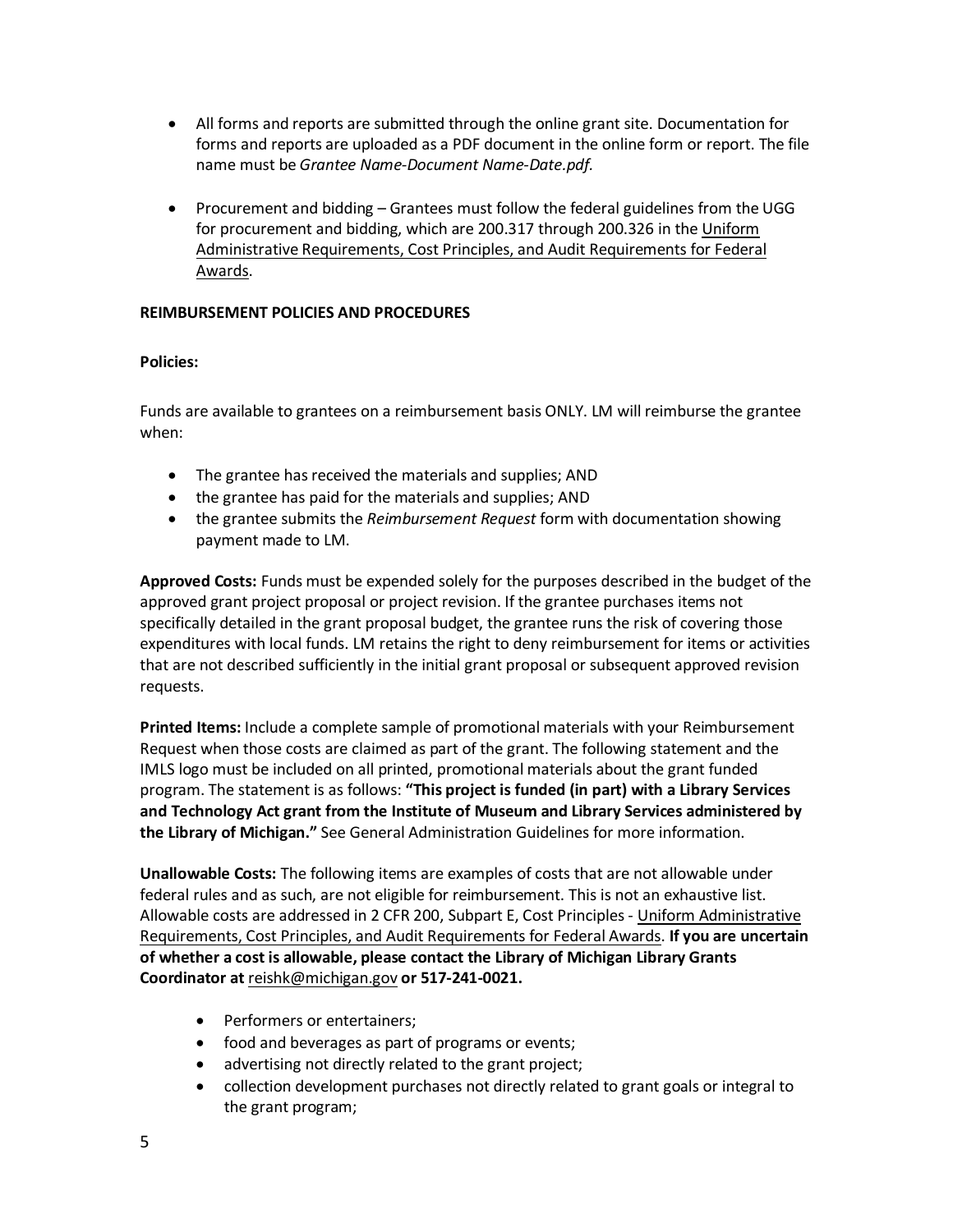- lobbying of any kind;
- transportation or travel for program participants or non-grant funded personnel;
- equipment or technology not specifically needed for the grant activities;
- awards, honoraria, prizes or gifts;
- souvenirs or promotional items;
- costs incurred outside the grant period. Note that you may not request funds for planning that happens BEFORE the grant period or for any activities after the grant period.

## **Procedures:**

LM will process reimbursement requests as received for this grant program. Requests must be submitted correctly with the appropriate documentation to be eligible for reimbursement. **Please submit as few reimbursement requests as possible for this grant project.** You may submit before the deadlines if your purchasing is complete.

**Reimbursement form:** Reimbursement requests for expenses incurred for the project must be submitted in the online grant site. LM must receive completed Reimbursement forms, including all documentation, by the following:

- **October 15, 2020 for purchases made up to September 30, 2020.**
- **August 31, 2021 for purchases made between October 1, 2020 and August 31, 2021.**

**NOTE: Data plans and service contracts may extend to September 30, 2020.**

This form summarizes the project expenditures for which reimbursement is being requested. If LM's review of the form determines that information is missing, the reimbursement request may need to be resubmitted, in part or in its entirety. LM will notify the grantee in writing, by email or letter, if the reimbursement request needs to be resubmitted.

When complete documentation and certifications are received with the reimbursement request, LM will process a payment promptly. The grantee should keep a record of the request after payment has been received from the Michigan Department of Treasury, to identify the source of funding in case of audit. Payment will be disbursed to the grantee's fiscal agent.

Documentation must accompany the reimbursement request. A legible copy of the vendor receipt documenting each purchase listed on the reimbursement form is required. LM will reimburse only for purchases that occur within the expenditure period. **Receipts must be dated and include 1.) quantity, 2.) unit cost, and 3.) clear descriptions of each item purchased.** Invoices that include the above information are acceptable when the vendor does not provide a receipt, if accompanied by a copy of a check or credit card statement showing payment to that vendor with a date and amount matching the invoice**. An order form or invoice not showing payment made or items purchased is NOT documentation of payment by the grantee.**

## **REPORTS**

Grantees are required to file an interim and final report by the following:

• **Interim Report by October 15, 2020 for activities through September 30, 2020.**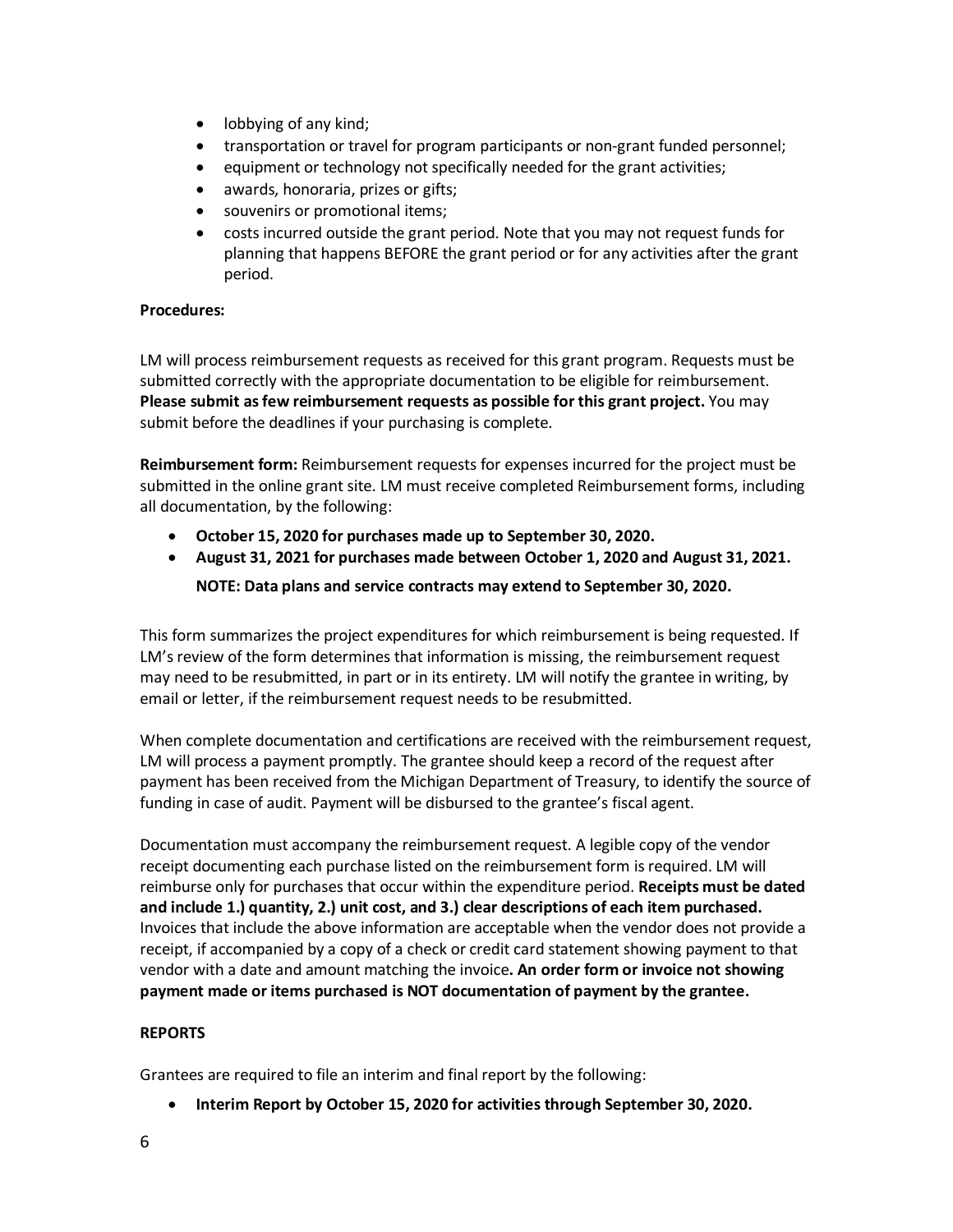• **Final Report by August 31, 2021 for activities between October 1, 2020 and August 31, 2021.**

**Interim & Final Report:** These reports are a description of the purchases made from the grant funds, how the materials were used, how the public used of digital inclusion purchases, public usage statistics and the impact of those purchases on the community. The reports provide the Library Grants Coordinator the information needed to report to the IMLS on the use of funds by the Michigan library community. The report must include be at least one full page. The grantee may find it useful to maintain a file of anecdotes, quotes and comments to include in the final report. **Attach a copy of promotional and training materials with the written report.** You do **NOT** need to attach receipts to the final report.

Failure to submit a complete final narrative report may result in disqualification for future grant awards. The grant recipient will be returned to eligible status after a waiting period of 12 months from the date on which the grant was accepted as satisfactorily completed by LM.

## **FORMS**

Grant Forms: A sample of the forms described below are at [www.michigan.gov/lsta](http://www.michigan.gov/lsta) in the CARES Act grant section. All forms must be completed and submitted in the online grant site. **Forms can be found under the Requirements Tab in your grant account at**  [https://www.grantrequest.com/SID\\_5829?SA=AM.](https://www.grantrequest.com/SID_5829?SA=AM) Accompanying documentation should be a PDF document and named as follows: *Grantee Name-Document Name-Date.pdf*.

*Reimbursement Request***:** This form is required for all reimbursements. It will be available in your account in the online grant site.

*Interim & Final Report:* These forms are required to document your grant activities. They are available in your account in the online grant site.

### **SITE VISITS**

As part of the administration of the grant program, LM is required to conduct site visits. The site visits are to confirm the grant recipients have complied with the proper procedures and requirements for use of the federal funds. Grantees and LM staff will select a mutually acceptable date for the site visit. Grantees will be provided with a copy of the questions to be asked and a list of materials the site visit team will need to review. LM will complete a site visit report and a copy will be provided to the grantee. For the CARES Act Grant program, LM will visit up to 5% of the grantees.

#### **PROPERTY AND SERVICES PROCUREMENT**

All goods and services purchased with federal funds must conform to applicable federal laws and standards (2 CFR 200.320). All procurement transactions must be conducted in a manner providing for full and open competition. Procurement by small purchase is a relatively simple and informal method of securing services, supplies, or property that cost no more than \$150,000. If small purchase procurement is used, price and rate quotations should be obtained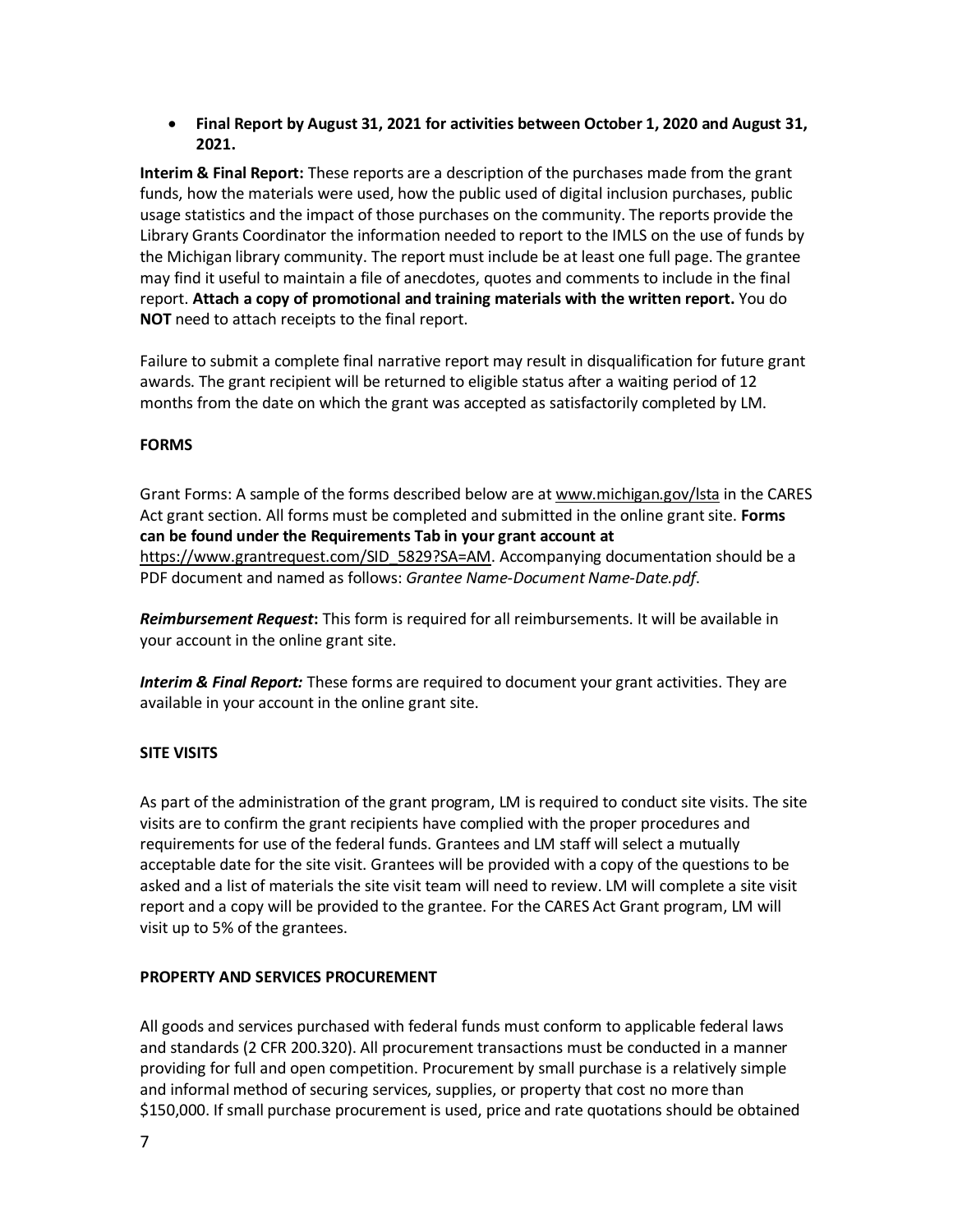from an adequate number of qualified sources. The grantee must retain sufficient records to detail the procurement method used. These records should include, but are not limited to, the following: rationale for the method of procurement; selection of contract type; contract selection or rejection; and basis for the contract price.

## **SINGLE AUDIT REQUIREMENTS AND COSTS**

Audit requirement for recipients of federal aid are established according to 2 CFR 200, Subpart F.

Michigan public libraries are often included in the Single Audit of their units of local government conducted under the state Uniform Budgeting and Accounting Act. Any library or fiscal agency that is not included in a Single Audit of a local government unit under the Uniform Budgeting and Accounting Act shall contract with an independent auditor to conduct a Single Audit when the grantee expends \$750,000 or more of federal funds in the grantee's fiscal year. **This total includes funds received from all federal agencies, not only the IMLS CARES Act funds.** 

If the Single Audit results in findings related to the management of the grant award, the grantee must distribute their audit report and financial statements to the Department of Education. For audits that do not meet the \$750,000 threshold, the grantee must distribute their audit report and financial statements to the Department of Education only when there is an audit finding in the management of the grant funded program. If there are audit findings, the grantee is required to develop and implement a corrective action plan that addresses the findings and recommendations resulting from the audit. LM reviews each grantee's Single Audit report and requires that the grantee provide a Single Audit follow-up for inclusion in the grant file.

Auditors should be informed that payments received from IMLS CARES Act grant awards are one hundred percent federal flow through dollars under the Catalog of Federal Domestic Assistance (CFDA) 45.310 and are subject to single audit. All auditors shall comply with the Government Auditing Standards when performing these audits. The grantee should submit the Single Audit report to LM as soon as the audit is completed.

The allowable amount of reimbursement for Single Audit charges may be calculated as a percentage of the total Single Audit expense. This expense should not exceed the percentage of CARES Act funds in relation to the fiscal agency's total federal funds audited. The percentage can be different if cost documentation demonstrates higher or lower actual Single Audit costs for the CARES Act funded projects.

LM is responsible for ensuring compliance with federal requirements at both the state and grantee levels. Regarding audits, grantees will receive a letter at the end of each federal fiscal year their grant falls under (October  $1<sup>st</sup>$  to September 30<sup>th</sup>) to confirm if a Single Audit was required and if so, the status of their Single Audit.

**Failure to respond to a Library of Michigan request for audit review follow-up or failure to comply with Single Audit requirements will, at a minimum, preclude further participation in the Library of Michigan grant programs.**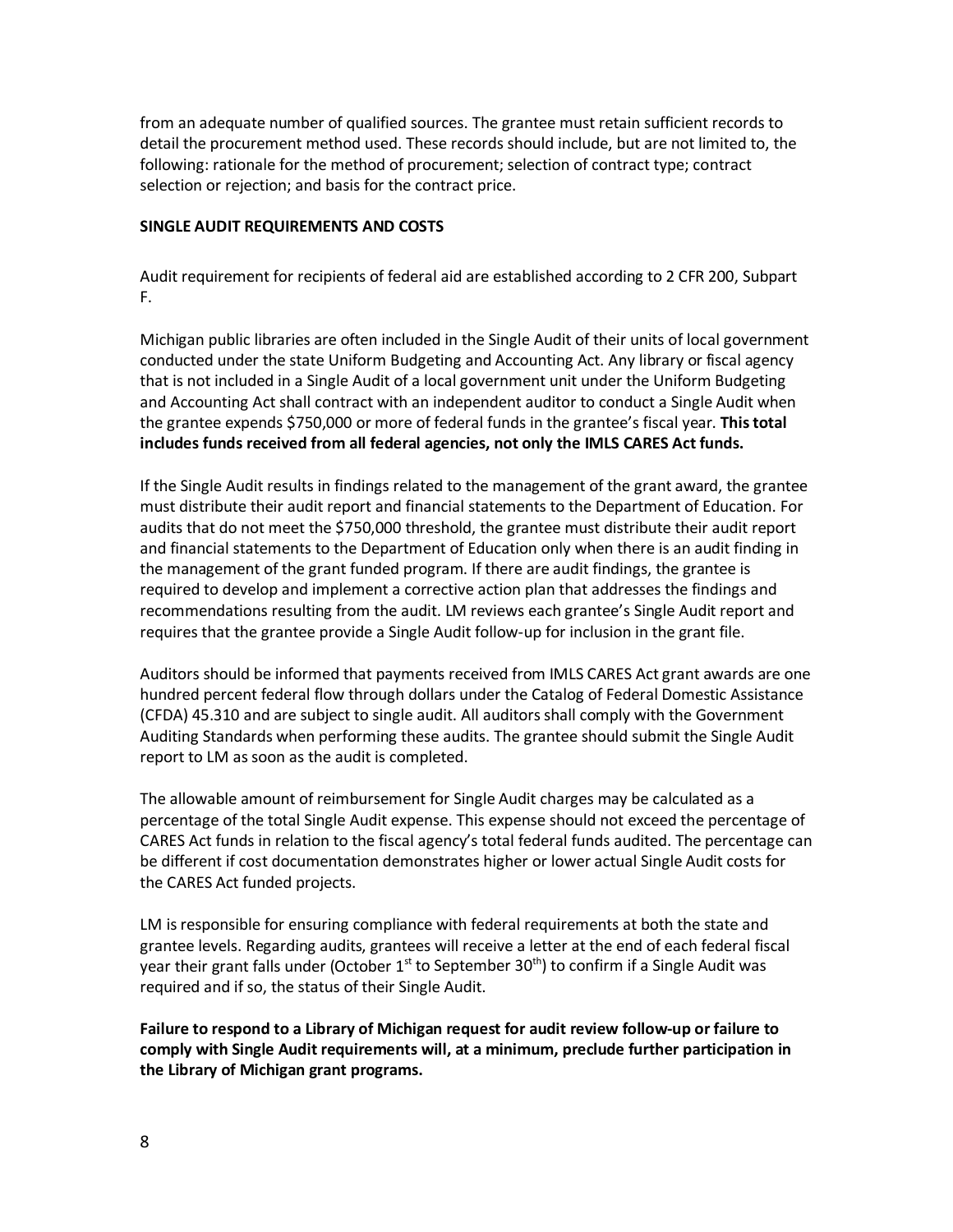### **RECORDS RETENTION**

Grantees are required to maintain records for federally funded projects (2 CFR 200.333-337). All records for each project must be maintained separately from those of other projects. Accounting records should be supported by source documentation such as canceled checks, paid invoices, and payrolls.

Records must be maintained for three years after the date of the final expenditure report or the date on which all other pending matters are closed, whichever is later. Equipment records must be maintained for three years after the disposition of the inventoried equipment. In cases of audit exceptions, records must be maintained until three years after resolution or three years after the date of the final expenditure report, whichever is later.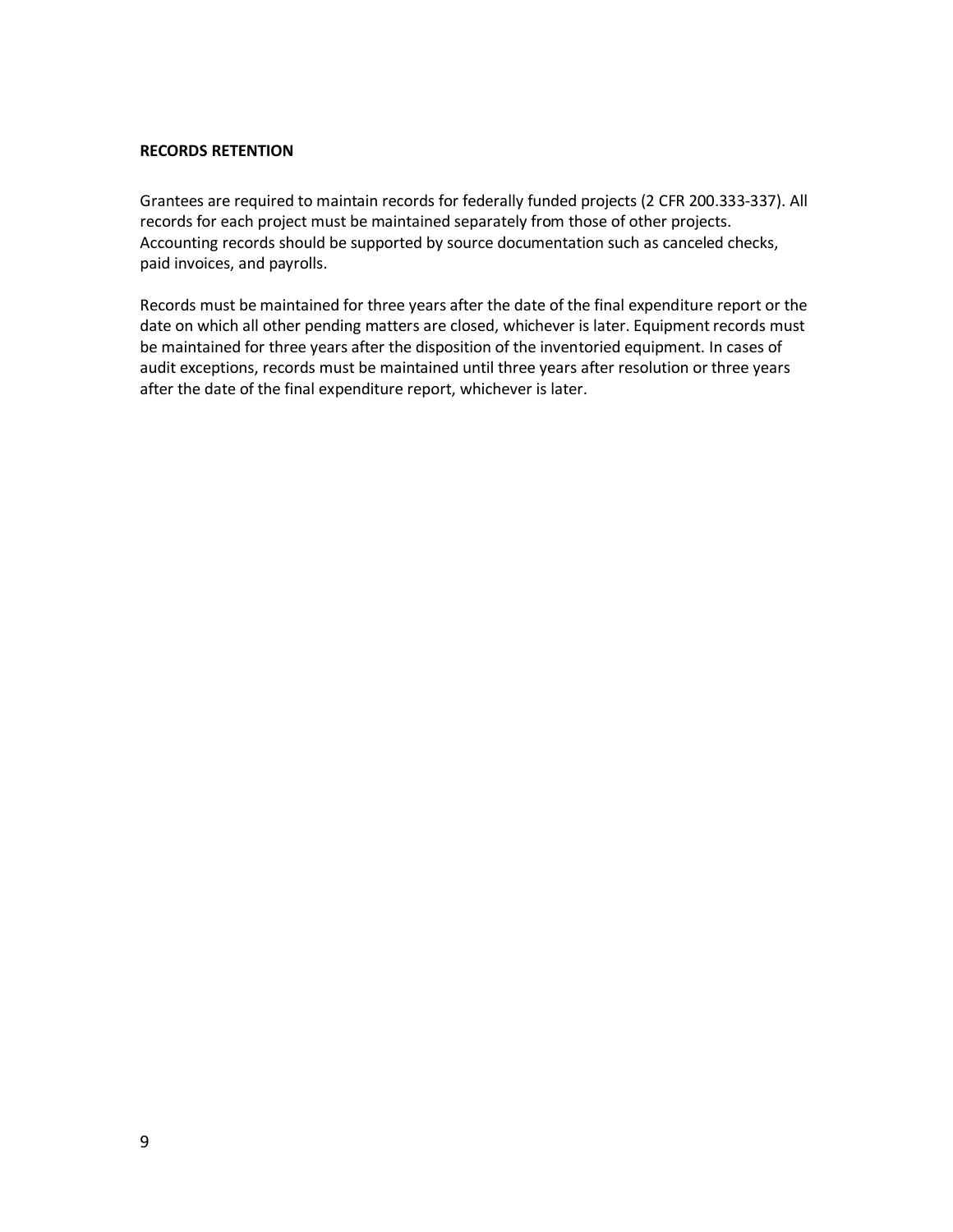#### **XIII. APPENDICES**

## **APPENDIX A - CONTACT INFORMATION**

All documents and certificates are submitted in the online grant system at [https://www.grantrequest.com/SID\\_5829?SA=AM.](https://www.grantrequest.com/SID_5829?SA=AM)

Questions about the program should be directed to

Karren Reish, Library Grants Coordinator [reishk@michigan.gov](mailto:reishk@michigan.gov) 517-241-0021 517-335-1522 fax

Library of Michigan 702 W. Kalamazoo Street P.O. Box 30007 Lansing, MI 48909-7507

It is the responsibility of the grantee to submit required forms and documentation and confirm receipt at the Library of Michigan by the applicable deadlines.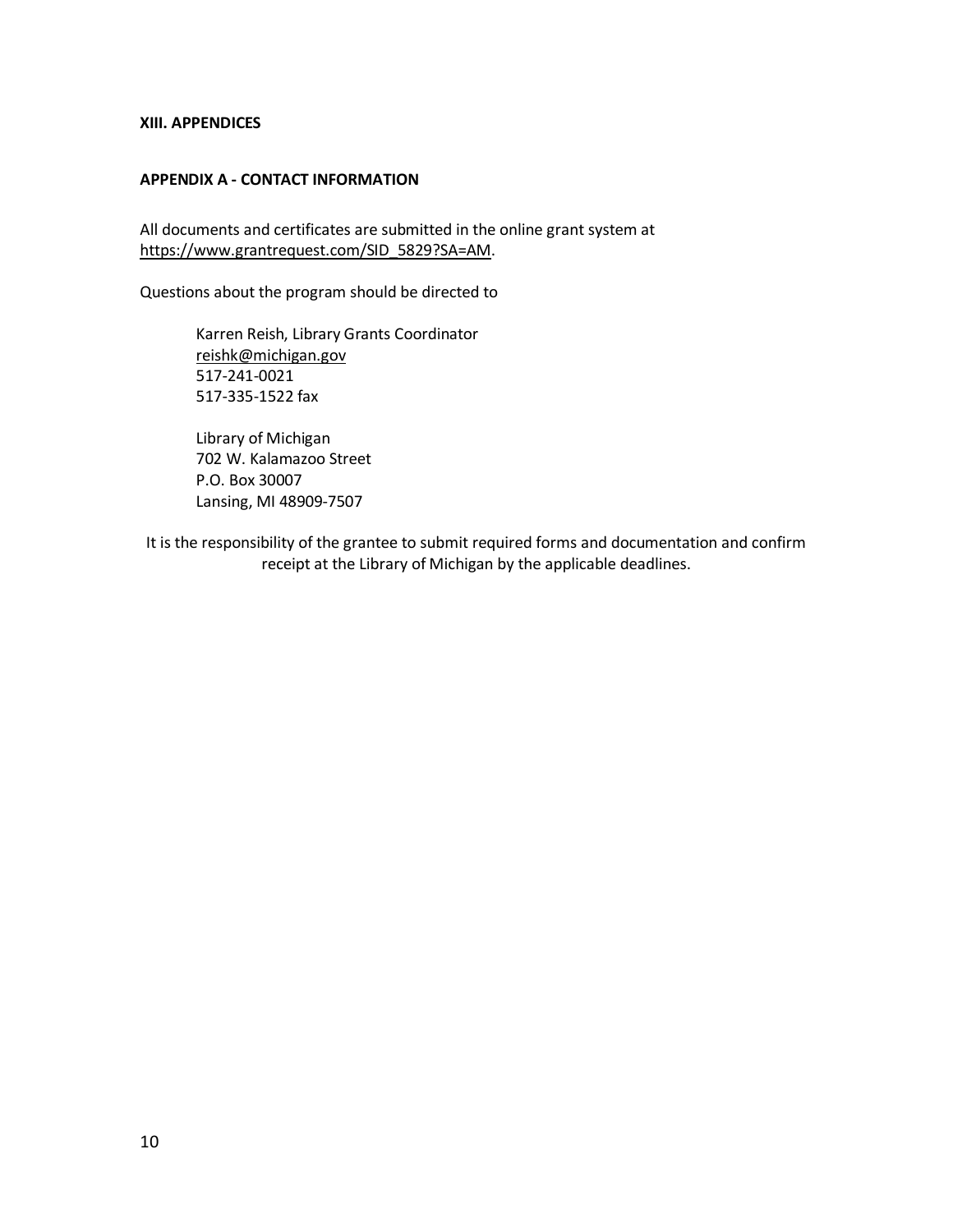#### **APPENDIX B - GLOSSARY**

**Arms-length transaction**: When the buyers and sellers of a product act independently of each other and have no relationship to each other.

**Audit:** Any unbiased examination and opinion of the financial statements of an organization in a given fiscal year. Any political entity that receives more than \$500,000 total in federal funds from all sources is required to have an audit that meets the requirements of federal regulations in 2 CFR 200 - [Uniform Administrative Requirements, Cost Principles, and Audit Requirements](https://www.federalregister.gov/articles/2013/12/26/2013-30465/uniform-administrative-requirements-cost-principles-and-audit-requirements-for-federal-awards#sec-200-33)  [for Federal Awards.](https://www.federalregister.gov/articles/2013/12/26/2013-30465/uniform-administrative-requirements-cost-principles-and-audit-requirements-for-federal-awards#sec-200-33)

**Audit Finding:** Any exception to generally accepted audit standards found in the financial statements of the audited institution. Grantees are required to notify LM of any audit findings related to a grant funded program and to develop and implement a corrective action plan that addresses the findings and recommendations resulting from the audit.

**Authorized Official:** The person authorized to sign legally binding documents for the institution and who will be addressed in communications from LM.

**Board Chairperson:** This individual represents the board if the organization reports to a board. If the organization does not report to a board, the Authorized Official is the highest-level official who can authorize the library's participation in a federally funded project. In either case, this person is authorized to sign contracts and legal documents on behalf of the organization.

**Catalog of Federal Domestic Assistance (CFDA):** CFDA 45.310 applies to funding distributed through IMLS to State Library Administrative Agencies. See [www.cfda.gov/](http://www.cfda.gov/) for more information.

**CFR:** Code of Federal Regulations. Library Services and Technology Act grant funds are administered under the requirements of 2 CFR 200 Se[e www.ecfr.gov/](http://www.ecfr.gov/) for more information.

**CIPA:** The Children's Internet Protection Act restricts the use of funding that is available through the CARES Act. These restrictions take the form of requirements for Internet safety policies and technology filters for public and school libraries that use federal funds to purchase computers used to access the Internet or to pay for direct costs associated with accessing the Internet.

**DUNS Number:** The Data Universal Numbering System or D-U-N-S® Number is Dun & Bradstreet's copyrighted, proprietary means of identifying business entities on a locationspecific basis. The D-U-N-S® Number is widely used by both commercial and federal entities and was adopted as the standard business identifier for federal electronic commerce in October 1994. A DUNS number may be obtained at 866-705-5711 o[r https://fedgov.dnb.com/webform.](https://fedgov.dnb.com/webform)

**Expenditure Period:** The period identified in the grant award notice (GAN) during which project costs and obligations must be incurred. The date the grant begins and the date the grant ends are listed on the GAN

**Fiscal Agency:** The organization whose bank account the grant funds flow through for the exclusive benefit of the library organization. The grant reimbursement, which is issued by the